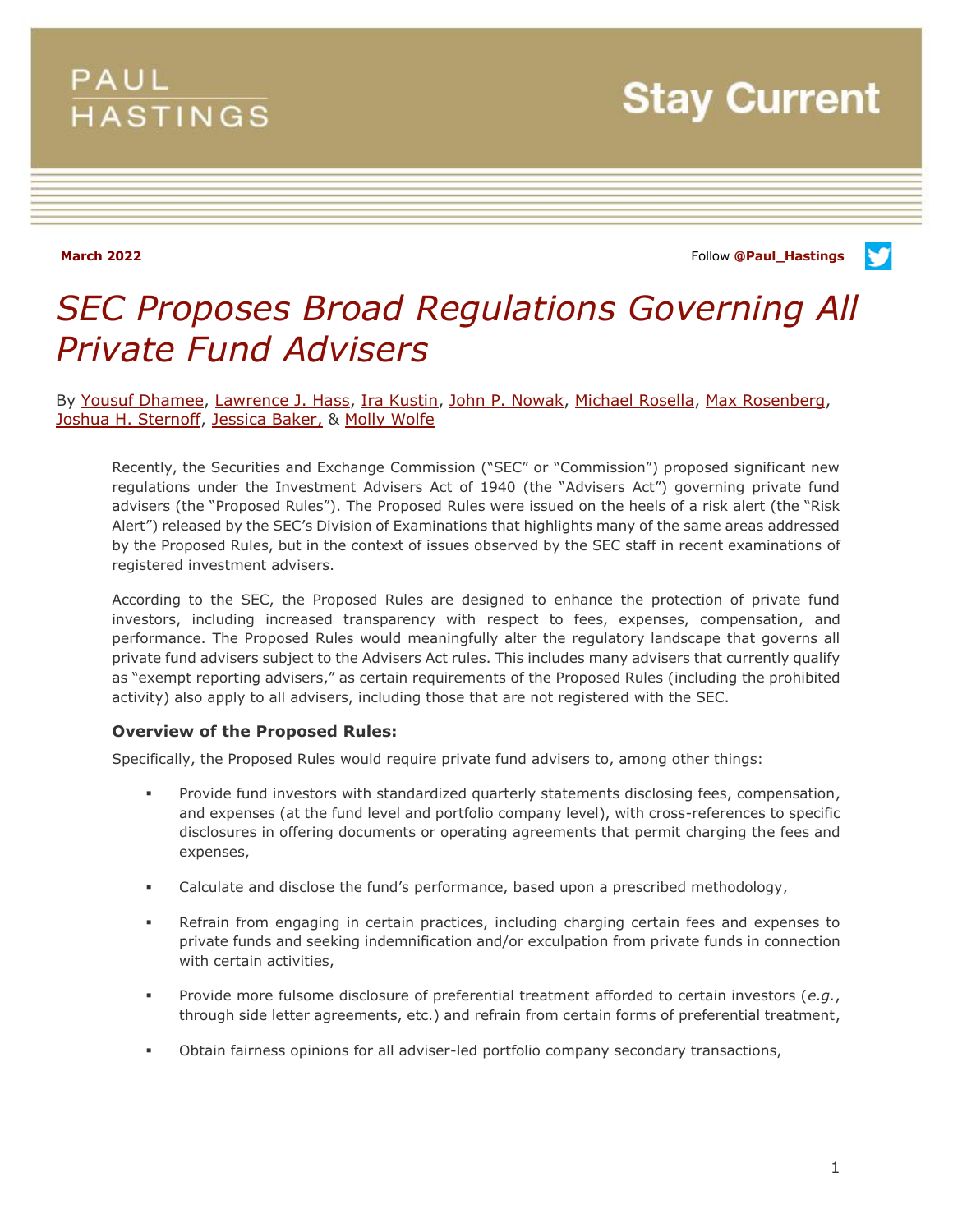- **•** Document their annual compliance program review, and
- Acquire and distribute annual audited financial statements for each fund (regardless of the manner in which the fund complies with the similar Custody Rule in the Advisers Act).

As such, private fund advisers should pay close attention to the Proposed Rules and potential modifications suggested during the pending public comment period, which will remain open for 60 days following the publication of the proposing releases on the SEC's website on February 9, 2022 (*i.e.*, April 11, 2022) or 30 days following publication of the proposing releases in the Federal Register, whichever is longer.

The SEC has proposed that the date on which private fund advisers need to begin complying with the Proposed Rules would be one year following the publication of the final rules in the Federal Register, meaning that private fund advisers will have one year after the final rules are approved to comply with all changes. Private fund advisers should spend some of that time conducting a risk assessment and reviewing investor disclosures and internal procedures to measure the impact of the changes.

In reviewing the 341-page release that accompanied the Proposed Rules, it is clear that the SEC has significant reservations about the ability of a substantial segment of the private fund adviser community to address conflicts of interest and disclose fairly the fees and expenses paid by funds and portfolio companies. The SEC seems to be suggesting that many in the industry have not been appropriately addressing issues raised through the SEC's enforcement process or public statements regarding appropriate disclosure and payment of fees, compensation, and expenses. The release included references to a number of enforcement actions in this area, and the SEC noted that, in its view, the problems persist. The SEC also suggested that certain advisers lack internal governance, and that limited partner advisory committees do not provide a meaningful check on an adviser's attempt to overreach. The SEC further opined that an "informational imbalance" exists between advisers and investors with respect to disclosures, and that imbalance needs to be corrected.

While the SEC cited to anecdotal evidence to support these conclusions, the SEC did not provide statistical or empirical data to support its views. In other words, it has painted the industry with a broad brush without providing statistical details to determine the magnitude of questionable behavior in the industry.

Given the scope of the Proposed Rules, we have included below a summary of the key changes and takeaways, but we suggest that legal and compliance personnel contact us with any specific questions.

# **The Proposed Rules:**

The Proposed Rules would require private fund advisers to comply with the requirements and prohibitions set forth below. It should be noted that the Proposed Rules would apply retroactively to existing offering and governing documents that may require amendments or updates to ensure compliance.

**Private Fund Quarterly Statements.** The Proposed Rules would require private fund advisers to prepare and distribute quarterly statements to investors within 45 days after each calendar quarter end using a standardized format. These statements would be delivered in addition to (or as part of) any other reporting requirements negotiated by investors in the fund.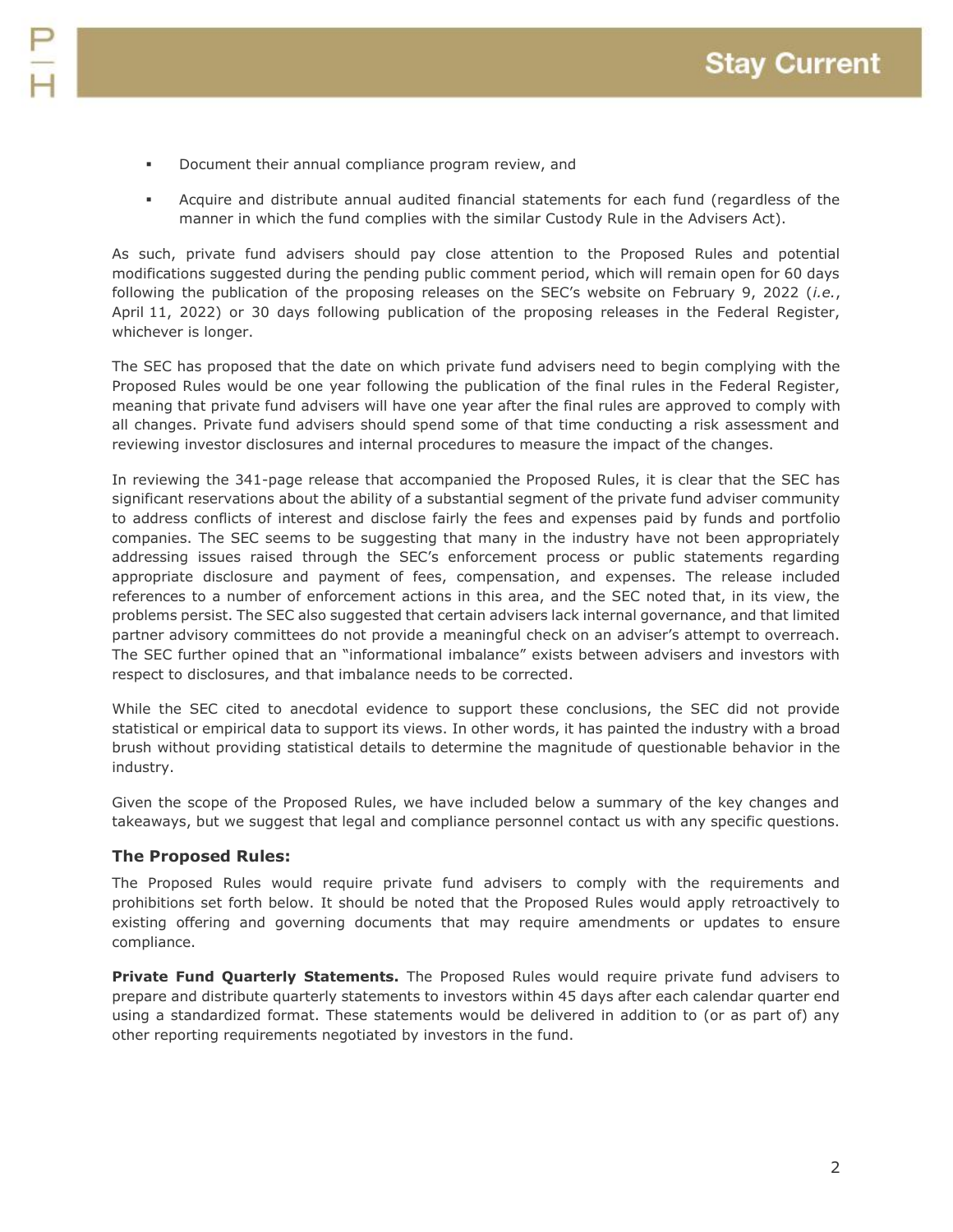These statements would require disclosure of (1) all fees, payments, compensation, and expenses paid to the adviser and related persons (a defined term in the Proposed Rules), and (2) performance data.

*Disclosure of Fees, Payments, and Expenses*. More specifically, the quarterly statements would require:

- A Fund Table that discloses:
	- An itemized accounting of all compensation, fees, and other amounts allocated or paid to the private fund adviser or any of its related persons,
	- An itemized accounting of all fees and expenses paid by the private fund, including accounting, legal, and tax expenses, and
	- The amount of any offsets or rebates carried forward to subsequent periods to reduce future payments or allocations to the private fund adviser or its related persons.
- A separate Portfolio Investment Table that discloses:
	- An itemized accounting of all compensation allocated or paid by any portfolio company/investment to the private fund adviser or its related persons, both before and after the application of any offsets, rebates, or waivers, and
	- The fund's ownership percentage of each "covered portfolio investment" (including intermediate holding companies in certain situations), along with a brief description of the investment.
- Private fund advisers to disclose the methodology used to calculate the fees, payments, and expenses included in the quarterly statements, and *cross-reference the sections of the fund's organizational and offering documents that allow for the specific fees and expenses, and payment calculation and methodology*.

These proposed changes highlight a concern raised in the Risk Alert. For example, the Division of Examinations indicated that a number of advisers to private equity-style funds have failed to follow practices described in fund disclosures regarding the calculation of post-commitment period fund-level management fees.

*Disclosure of Performance-related Metrics.* The Proposed Rules would also require delivery of quarterly statements that include standardized performance-related metrics, using uniform definitions for performance metrics like internal rate of return ("IRR") and multiple of invested capital ("MOIC"). The performance disclosure requirements include that:

- Quarterly statements for liquid funds (most hedge funds) must disclose the fund's:
	- Annual net total returns for each calendar year,
	- Average annual net total returns over 1, 5, and 10-year periods, and
	- Cumulative total net return for the current calendar year as of the end of the most recent quarter.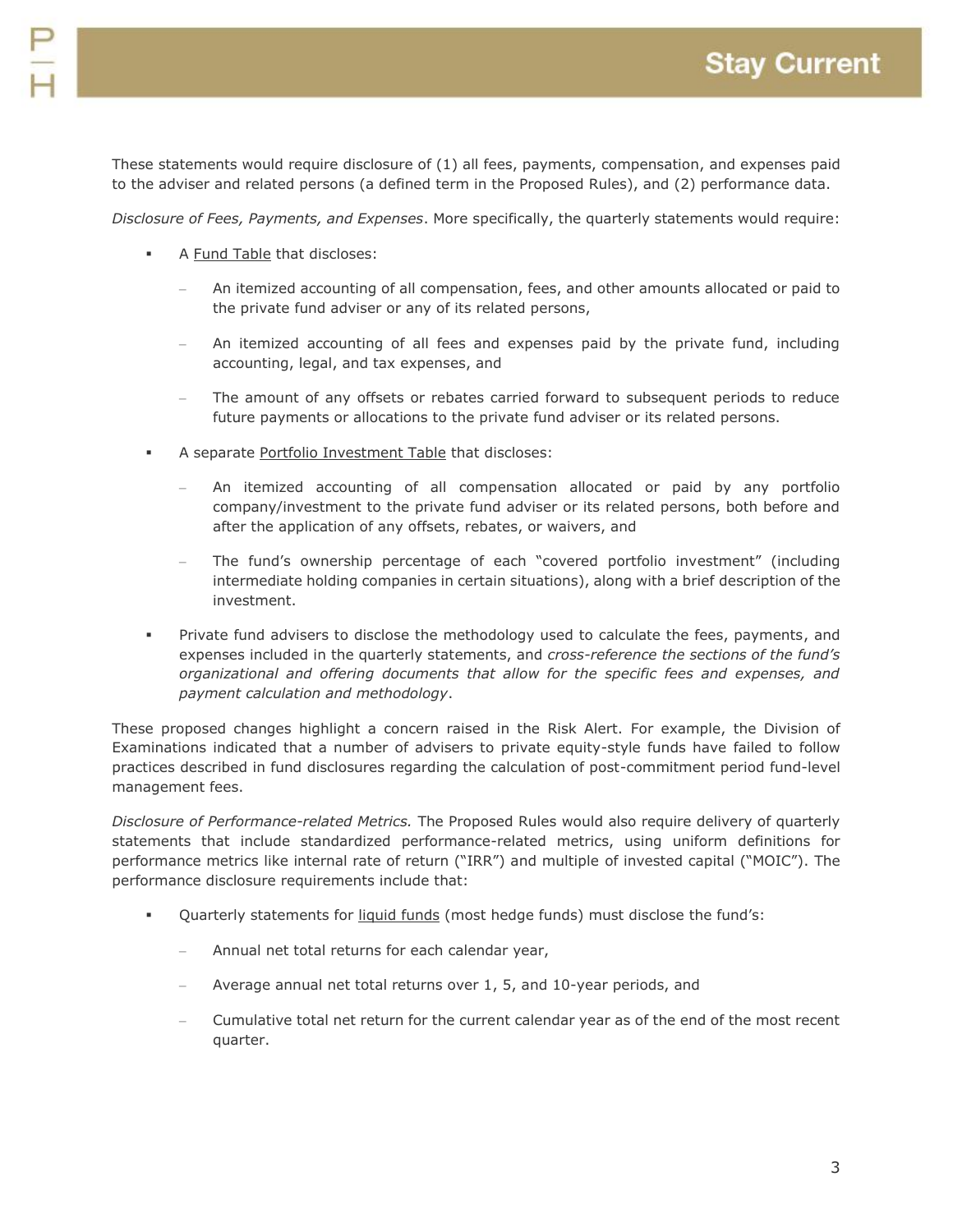- Quarterly statements for illiquid funds (most private equity, venture capital, infrastructure, real estate, and debt funds) must disclose, *since inception and without the impact of any fundlevel subscription line credit facilities*, the fund's:
	- Gross and net IRR for the full fund since inception,
	- Gross and net MOIC for the full fund since inception,
	- Gross IRR and gross MOIC shown separately for the realized and unrealized portions of the fund's portfolio,
	- A statement of the fund's aggregate contributions and distributions,
	- A statement of the fund's net asset value, and
	- The criteria and assumptions used in calculating performance.

The Proposed Rules define many of the terms referenced in connection with the performance disclosures, and would require that performance be calculated without reflecting the impact of any fund-level subscription-based credit facilities or similar arrangements (which the SEC suggests could distort IRR and MOIC calculations).

The SEC stated clearly in the release that one of the goals of the proposed performance disclosures is to standardize disclosures and allow investors to "compare apples to apples." Additionally, the Risk Alert issued by the Division of Examinations predicted this sea change by highlighting several ways in which investment advisers have allegedly made inaccurate or ambiguous statements regarding performance in their marketing—*e.g*., by using unrealized gains to paint a rosier picture of a fund's success.

**Preferential Treatment.** The Proposed Rules would prohibit private fund advisers from directly or indirectly providing:

- *Preferential terms to certain investors regarding withdrawals/redemptions or information about portfolio holdings or exposures* if the adviser reasonably expects that doing so will have a material, negative effect on other investors in the fund, and
- *Any other preferential treatment to any investor in the fund unless the adviser provides written notice* regarding the preferential treatment to (1) *prospective* investors before they invest in the fund, and (2) *current* investors on an annual basis.

Most advisers are aware of the issues created by providing any preferential terms on redemptions or other forms of liquidity and/or providing selective disclosure of material information regarding underlying investments.

However, the requirement that funds provide both prospective and current investors with details regarding any preferential treatment that they afford to other fund investors would potentially require a significant change in current market practice with respect to the use of side letter agreements. Currently private funds regularly enter into side letter and other similar arrangements granting more favorable rights and privileges to certain preferred investors in the ordinary course of capital raising. In the case of most private equity-style funds (particularly closed-end funds) with a defined capital raising period, these side arrangements are shared with fund investors *after* the end of the capital raising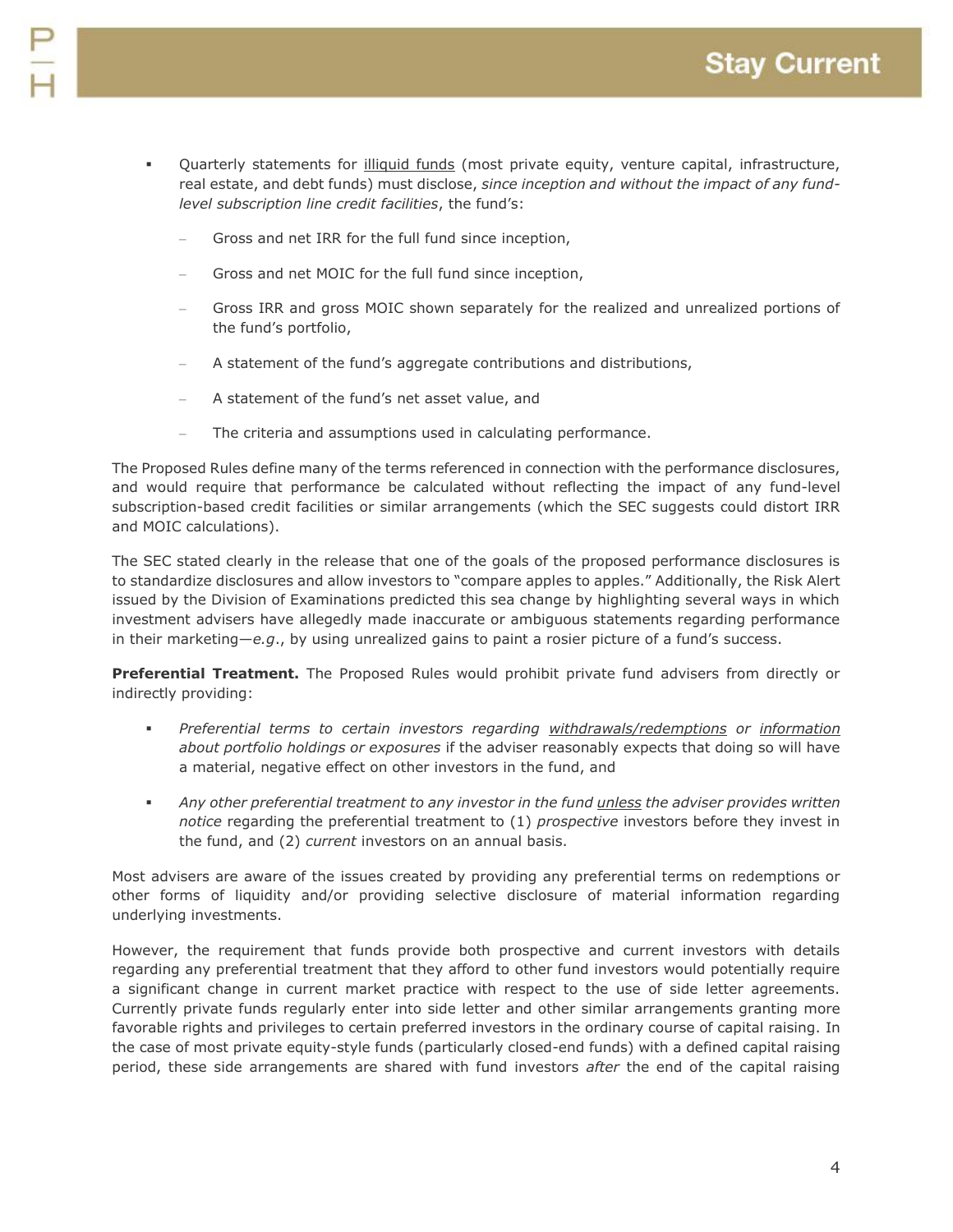period, and in the case of most hedge fund-style funds (open-end funds) that are constantly raising new capital, these side letters are sometimes shared on a regular basis or not shared at all.

**Private Fund Adviser Prohibited Activities.** In addition to specific disclosure requirements, the Proposed Rules also prohibit specific activity and transactions. The SEC believes that these activities place a private fund adviser's interests ahead of those of the fund investors, and that disclosure does not address the conflicts associated with this activity in a satisfactory way. The Proposed Rules would prohibit the following:

*Charging Certain Fees to Portfolio Companies*. The Proposed Rules would prohibit a private fund adviser from charging a portfolio investment for monitoring, servicing, consulting, or other fees in respect of any services that the investment adviser does not, or does not reasonably expect to, provide to the portfolio investment. This ban appears intended to target accelerated monitoring fees which have been a focus in the industry, but also implicates other fee arrangements.

*Examination or Investigation Fees and Expenses*. The Proposed Rules would prohibit a private fund adviser from charging the fund for fees or expenses associated with an examination or investigation of the adviser or its related persons by any governmental or regulatory authority (regardless of whether such examination or investigation uncovers any questionable or troubling conduct).

*Regulatory and Compliance Fees and Expenses.* The Proposed Rules would prohibit a private fund adviser from charging the fund for any regulatory or compliance fees or expenses of the adviser or its related persons (but would permit charging a private fund for regulatory, compliance, and similar fees and expenses directly related to the activities of the private fund (*e.g.*, Form D-related fees and expenses)) if adequately disclosed.

*Clawback of Carried Interest Gross of Taxes.* The Proposed Rules would prevent a private fund adviser from reducing the amount of any carried interest clawback obligation by actual, potential, or hypothetical taxes applicable to the adviser, its related persons, or their respective owners or interest holders. This would be a significant change to current market practice and could have a meaningful adverse impact on adviser personnel who have already paid taxes on carried interest in the year received. We expect this will be an area of focus for private fund advisers during the comment period.

*Exculpation and Indemnification.* The Proposed Rules would prevent a private fund adviser from seeking reimbursement, indemnification, exculpation, or limitation of its liability from a private fund or its investors for a breach of fiduciary duty, willful misfeasance, bad faith, recklessness, or, importantly, negligence. Private fund advisers have historically negotiated exculpation and indemnification provisions with investors in fund constituent documents. While standards may be negotiated in private funds, a simple negligence standard, rather than a gross negligence standard, would be a significant departure from current industry practice. We also expect this may be another area of focus for private fund advisers during the comment period.

*Non-Pro Rata Fees and Expenses.* The Proposed Rules would prohibit a private fund adviser from allocating fees and expenses related to a portfolio investment (or proposed portfolio investment) on a non-pro rata basis when multiple private funds and other clients of the adviser have invested (or proposed to invest) in the same portfolio investment. On its face, this prohibition would also apply in the case of allocating broken-deal expenses among private fund clients and other clients, including coinvestors.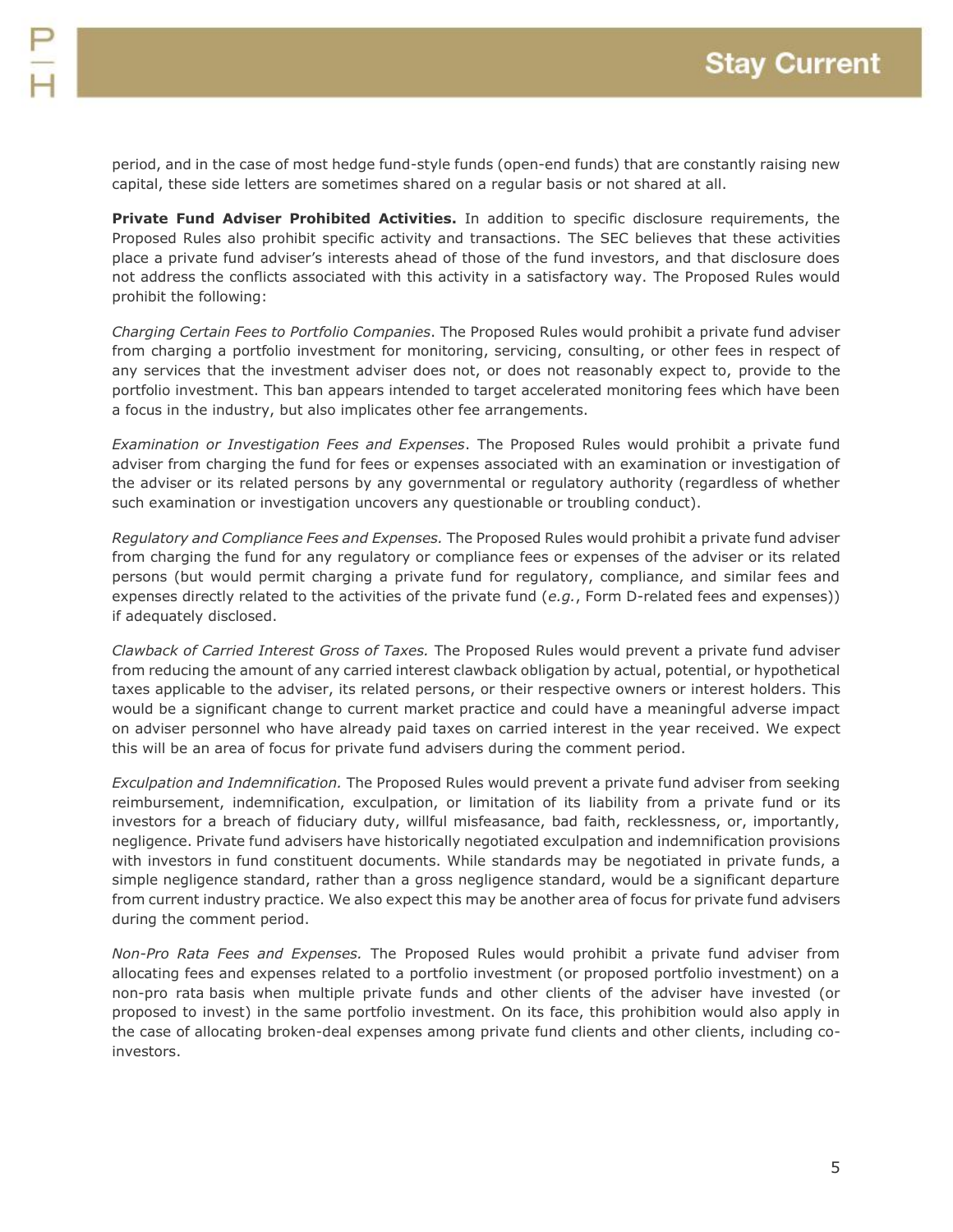*Borrowing from a Private Fund.* The Proposed Rules would prohibit a private fund adviser from borrowing money, securities, or other fund assets, or receiving an extension of credit, from a private fund client.

We note that the Division of Examinations again highlighted some of these activities as problematic in the recent Risk Alert.

**Adviser-led Secondary Transactions.** Adviser-led secondary transactions are an increasing trend in the private fund market and occur when a private fund adviser initiates a transaction whereby private fund investors are provided the option of liquidating their interests in the fund (and/or a particular portfolio investment or group of portfolio investments) or converting those interests into interests in a new investment vehicle advised by the adviser on new terms, typically with an extended holding period for the underlying investment(s).

The Proposed Rules prohibit these types of transactions unless the adviser distributes a fairness opinion from an independent valuation firm to fund investors before the transaction closes (along with a written summary of any material business relationships the private fund adviser or any of its related persons has had in the past two years with the independent opinion provider).

This requirement highlights the SEC's concerns regarding conflicts of interest that can arise in adviserled secondary transactions due to the fact that the private fund adviser both structures and leads the transaction, and may stand to profit at the expense of private fund investors.

**Compliance Procedures and Practices.** Currently, the Advisers Act requires registered investment advisers to review their compliance program annually. Under the Proposed Rules, registered investment advisers would also be required to document this annual review in writing.

The Proposed Rules currently do not provide a particular standard regarding what information must be included in the written documentation of the annual review. The SEC believes the new rule will allow its staff to better determine whether an adviser has complied with the annual review requirement. As written, the rule potentially will allow the SEC's staff to apply a subjective standard when evaluating whether a registered investment adviser has met its annual review obligation.

**Private Fund Adviser Audits.** The Proposed Rules would require registered private fund advisers to obtain from an independent public accountant an annual audit of the financial statements of all of its managed or advised funds. This requirement would apply regardless of the manner in which the adviser satisfies the Advisers Act Custody Rule with respect to its managed or advised funds.

This provision details various requirements for these audits, including that the results be sent promptly to all of the private fund's investors. The most interesting of these requirements is arguably that the independent accountant must agree to notify the SEC in writing if they:

- Issue an audit report to the private fund that contains a modified opinion, or
- **Resign or are terminated from the engagement.**

According to the SEC, timely receipt of this information will readily enable it to identify private fund advisers that are potentially engaged in misconduct or have other compliance issues.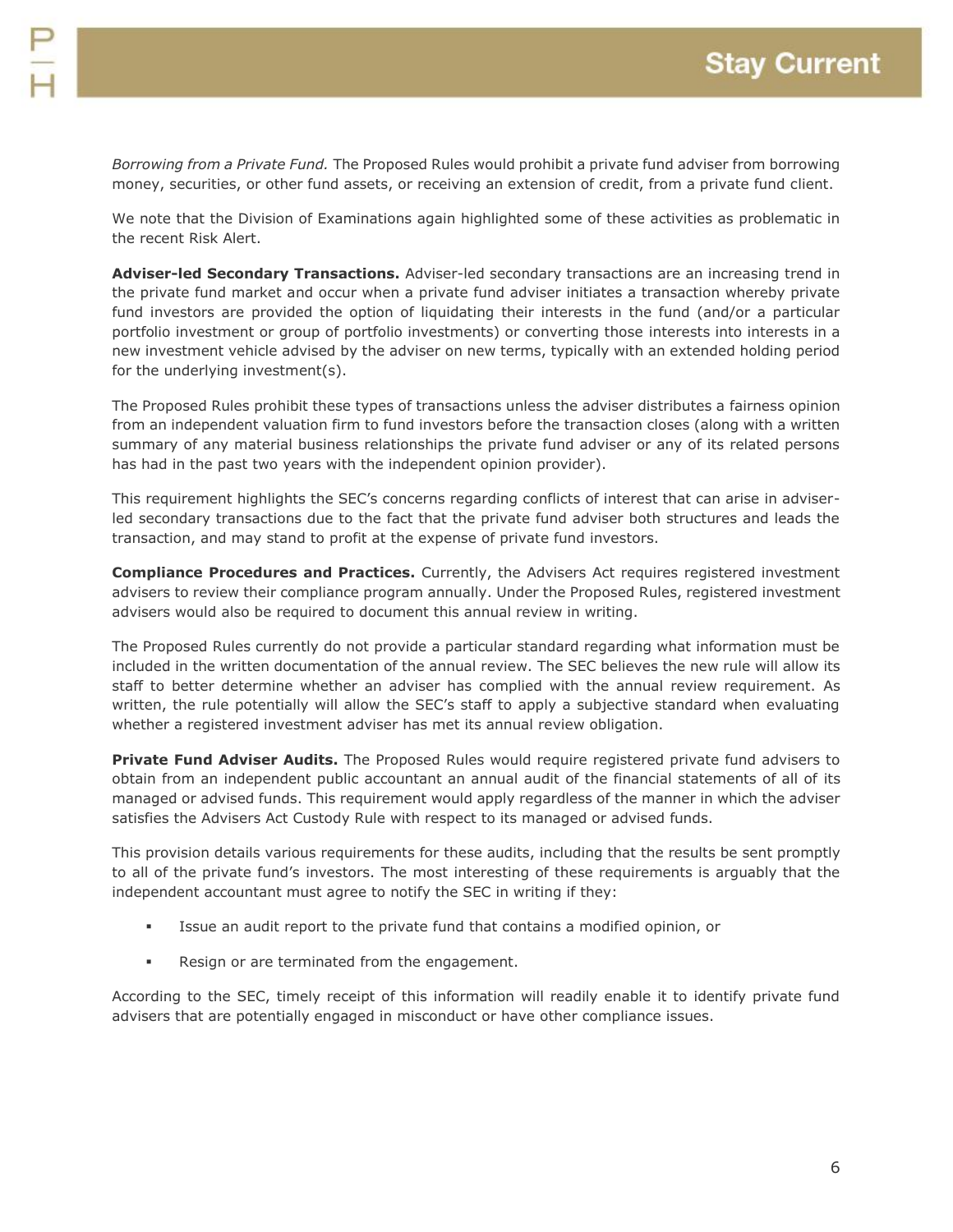**Books and Records to be Maintained by Private Fund Advisers.** The Proposed Rules would require private fund advisers to create and maintain various records related to many of the new requirements discussed above, including:

- *Quarterly Statements.* Each quarterly statement, all records evidencing the calculation method for each metric contained in any such statement, and documentation substantiating the determination that a private fund client is liquid or illiquid,
- *Preferential Treatment.* Any preferential treatment notice that is distributed to investors,
- *Adviser-led Secondary Transactions.* Any fairness opinion or material relationship summary that is distributed to investors, and
- *Private Fund Adviser Audits.* Each private fund client's audited financial statements that are distributed to investors or documentation of the adviser's efforts to cause a private fund client that it does not control to undergo a financial statement audit.

For all of the above records that are distributed to investors, the Proposed Rules also require the private fund adviser to maintain a record of each addressee and the corresponding date sent, address, and delivery method for each addressee.

# **Proposed Changes to Form PF:**

It is worth noting that the SEC announced in late January 2022 certain proposed changes to Form PF that relate to many of the changes in the Proposed Rules and issues highlighted in the Risk Alert. The proposed changes to Form PF would:

- Require certain large hedge fund advisers to file reports on Form PF within one business day of certain reporting events, including certain extraordinary investment losses, significant margin and counterparty default events, material changes in prime broker relationships, changes in unencumbered cash, operations events, and events associated with withdrawals/redemptions,
- Require advisers to certain private equity funds to file reports within one business day of certain reporting events, including execution of adviser-led secondary transactions, implementation of general partner or limited partner clawbacks, removal of a fund's general partner, termination of a fund's investment period, or termination of a fund,
- Reduce the reporting threshold for large private equity advisers from \$2 billion to \$1.5 billion and require additional disclosure on fund strategies, use of leverage, and certain portfolio-level information, and
- Require large liquidity fund advisers to report information similar to that included in Form N-MFP required of money market funds.

# **The Takeaways:**

The Proposed Rules, which are subject to further modification, will impose a number of disclosure and record-keeping requirements on private fund advisers for the first time. As such, we recommend that legal and compliance professionals consider the following: